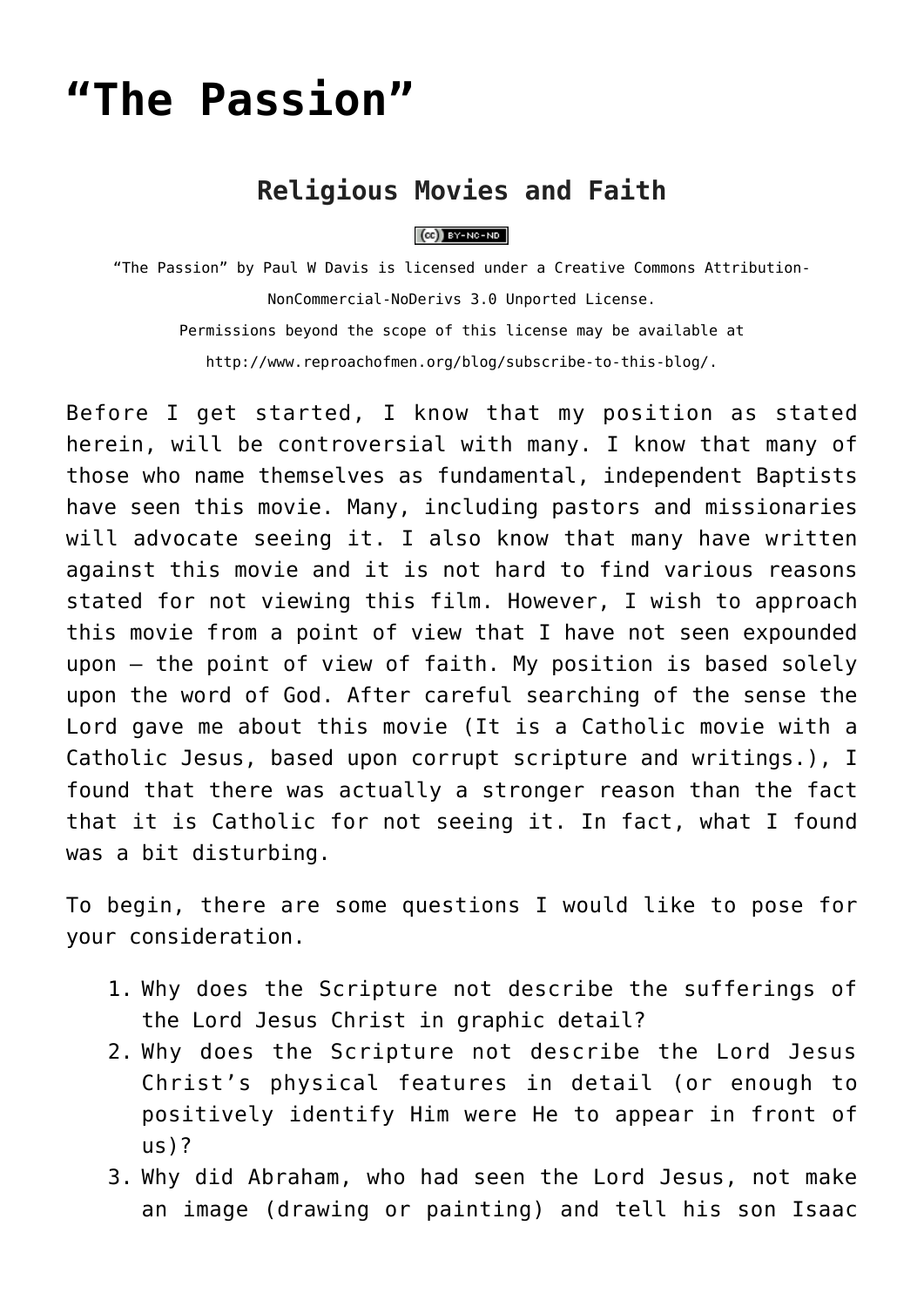what the Lord looked like?

- 4. Why did John the Apostle not describe the physical features of the Lord Jesus in both the Gospel and in Revelation?
- 5. Is the Lord Jesus Christ Almighty God? Really?

To begin answering these questions, and see the perspective that I am coming from, I have included a number of passages from Scripture that are all linked by a particular commonality.

In the 20<sup>th</sup> chapter of the Gospel of John, the challenge to Thomas is related to us. Apparently, Thomas had a common problem — he would not believe unless he saw in person — the Lord Jesus Christ and the peculiar identifying marks of His suffering.

But Thomas, one of the twelve, called Didymus, was not with them when Jesus came. The other disciples therefore said unto him, We have seen the Lord. But he said unto them, Except I shall see in his hands the print of the nails, and put my finger into the print of the nails, and thrust my hand into his side, I will not believe. And after eight days again his disciples were within, and Thomas with them: *then* came Jesus, the doors being shut, and stood in the midst, and said, Peace *be* unto you. Then saith he to Thomas, Reach hither thy finger, and behold my hands; and reach hither thy hand, and thrust *it* into my side: and be not faithless, but believing. And Thomas answered and said unto him, My Lord and my God. Jesus saith unto him, Thomas, because thou hast seen me, thou hast believed: blessed *are* they that have not seen, and *yet* have believed. *(John 20:24-29)*

Please note in the above passage the rebuke the Lord gives Thomas when He told him "and be not faithless, but believing." Thomas' problem was one of failure to exercise the faith he had been given by the Lord. However, we should also note what the Lord said immediately following His rebuke of Thomas, and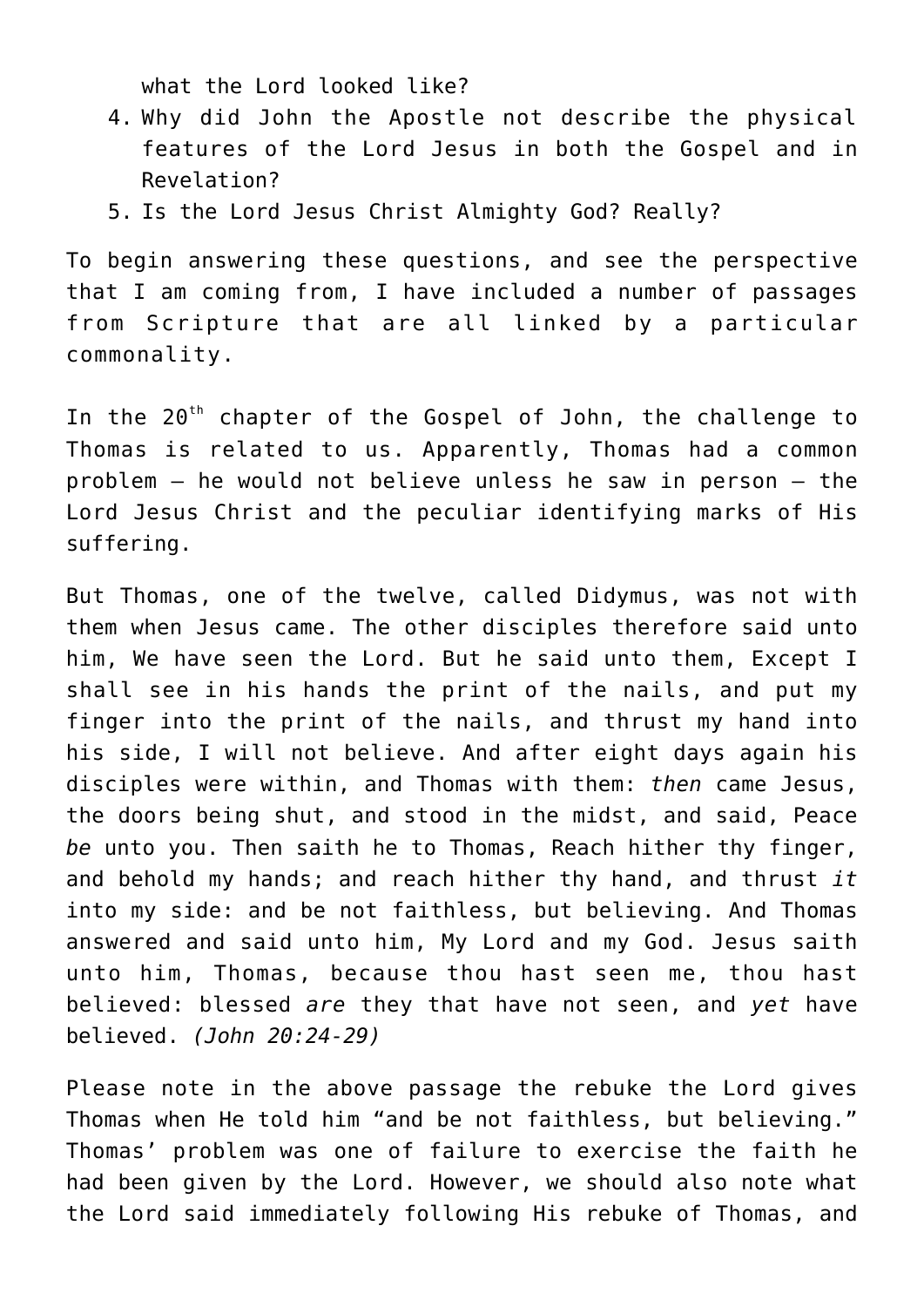Thomas' confession to the Lord: "Thomas, because thou hast seen me, thou hast believed: blessed *are* they that have not seen, and *yet* have believed." It is this statement that should frame any desire we have to see any depiction of the life and work of the Lord Jesus Christ outside the confines of the Scripture.

A failure to identify the Lord Jesus Christ and who He is, is nothing new on this earth. When the Lord Jesus was in the midst of His earthly ministry many people did not know who He was, and expressed it to the Lord quite plainly. One such incident happened at the feast of the dedication:

And it was at Jerusalem the feast of the dedication, and it was winter. And Jesus walked in the temple in Solomon's porch. Then came the Jews round about him, and said unto him, How long dost thou make us to doubt? If thou be the Christ, tell us plainly. Jesus answered them, I told you, and ye believed not: the works that I do in my Father's name, they bear witness of me. But ye believe not, because ye are not of my sheep, as I said unto you. My sheep hear my voice, and I know them, and they follow me: And I give unto them eternal life; and they shall never perish, neither shall any *man* pluck them out of my hand. My Father, which gave *them* me, is greater than all; and no *man* is able to pluck *them* out of my Father's hand. I and *my* Father are one. *(John 10:22-30)*

There are many things I use this particular passage for: I frequently use it to demonstrate that salvation is eternal and cannot be lost because the Lord holds those who are born again in His hand and no one (including that person) can remove them from the Lord's hand. I also use this passage to demonstrate that only those who belong to the Lord can 'hear His voice' in the Scripture. However, this particular time I would like to focus on the question and challenge raised by the Jews:

*"Then came the Jews round about him, and said unto him, How long dost thou make us to doubt? If thou be the Christ, tell*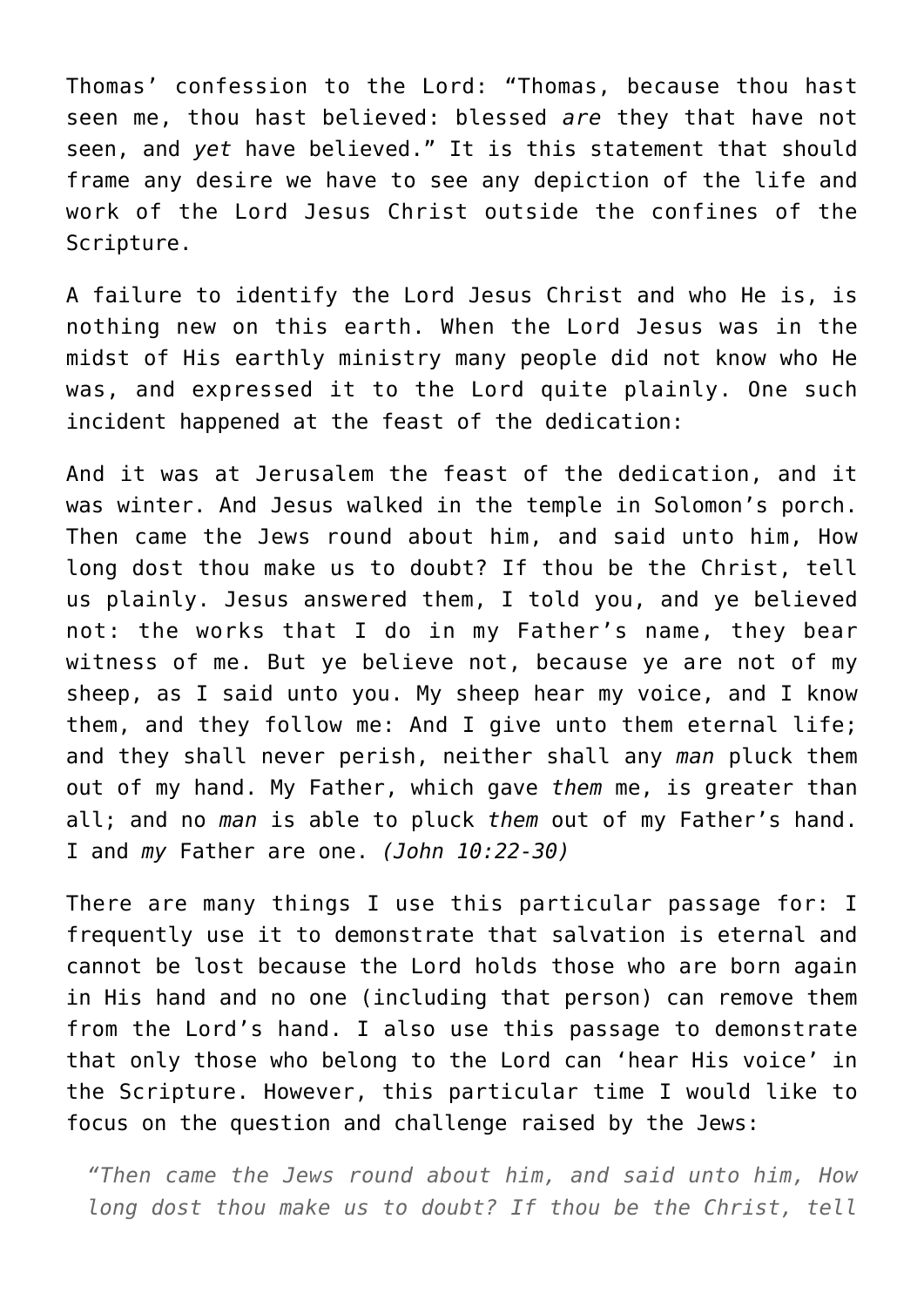*us plainly."*

It is apparent that the Jews were looking right at the Lord Jesus, but could not discern that He was the Messiah, the Son of God. The reason why is given in the Lord's answer to them, and by extension — to us:

*"Jesus answered them, I told you, and ye believed not: the works that I do in my Father's name, they bear witness of me. But ye believe not, because ye are not of my sheep, as I said unto you."*

The terrible thing about this is that He had told them repeatedly who He was, and had proved it by His life and work — yet they could not believe that the man they were looking at was indeed the Son of God.

Why not? Is it strictly because they would not believe? To whom is it given to be able to identify and know the Lord Jesus Christ? Shouldn't everyone be able to identify the Lord Jesus Christ? Doesn't the Lord want to save everyone? Of a certainty the Lord does desire the repentance and salvation of everyone. However, he will not reveal who He is to just everyone, and he does not use worldly methods to provide that revelation.

One of the most important passages in Scripture about the foundation of the church also contains a very important spiritual truth about knowing who the Lord Jesus Christ is. In Matthew, chapter 16, the Lord challenges His disciples as to His identity:

When Jesus came into the coasts of Caesarea Philippi, he asked his disciples, saying, Whom do men say that I the Son of man am? And they said, Some *say that thou art* John the Baptist: some, Elias; and others, Jeremias, or one of the prophets. He saith unto them, But whom say ye that I am? And Simon Peter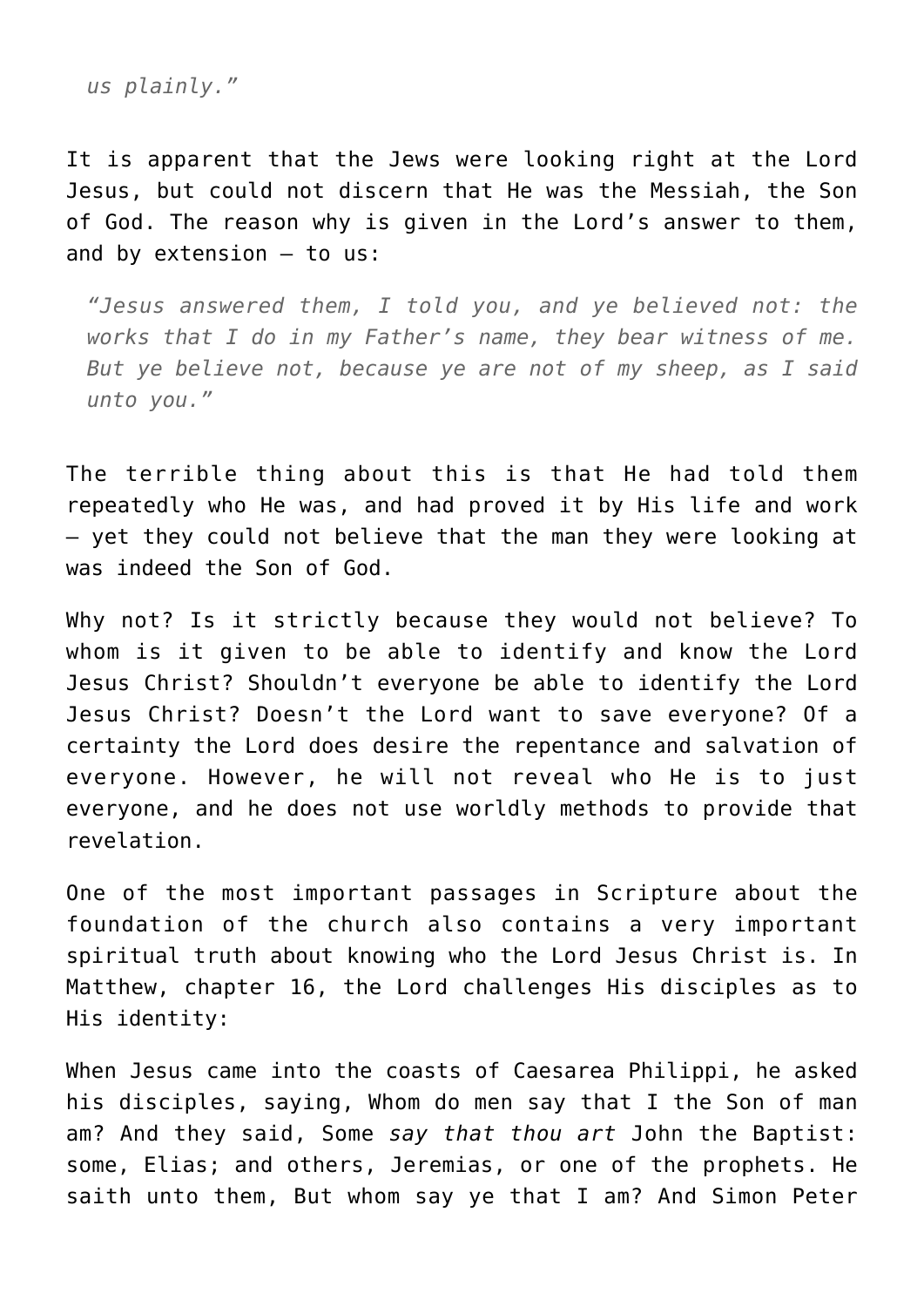answered and said, Thou art the Christ, the Son of the living God. And Jesus answered and said unto him, Blessed art thou, Simon Barjona: for flesh and blood hath not revealed *it* unto thee, but my Father which is in heaven. *(Matthew 16:13-17)*

The key in the above passage is the fact that Simon Peter knew who the Lord was because God the Father had revealed Jesus' identity to him by faith. This provides quite a contrast to the witness of the Jews in John, chapter 10, who could not at all discern who the Lord really was. To understand this dichotomy, it is necessary to note the exact wording of the Lord's reply to Simon: "for flesh and blood hath not revealed *it* unto thee, but my Father which is in heaven." Of all things, this is the practical description of the operation of the instrument called faith. It is essential to understand that nothing earthly, or worldly is at all able to reveal to anyone who the Lord Jesus Christ really is. No, that understanding and knowledge is strictly confined to the operation of faith.

The necessity of faith and its effectiveness in revealing spiritual truth is given in Hebrews, chapter 11. For the sake of brevity, only the first six verses of the chapter are shown as they particularly pertain to this discussion.

Now faith is the substance of things hoped for, the evidence of things not seen. For by it the elders obtained a good report. Through faith we understand that the worlds were framed by the word of God, so that things which are seen were not made of things which do appear. By faith Abel offered unto God a more excellent sacrifice than Cain, by which he obtained witness that he was righteous, God testifying of his gifts: and by it he being dead yet speaketh. By faith Enoch was translated that he should not see death; and was not found, because God had translated him: for before his translation he had this testimony, that he pleased God. But without faith *it is* impossible to please *him*: for he that cometh to God must believe that he is, and *that* he is a rewarder of them that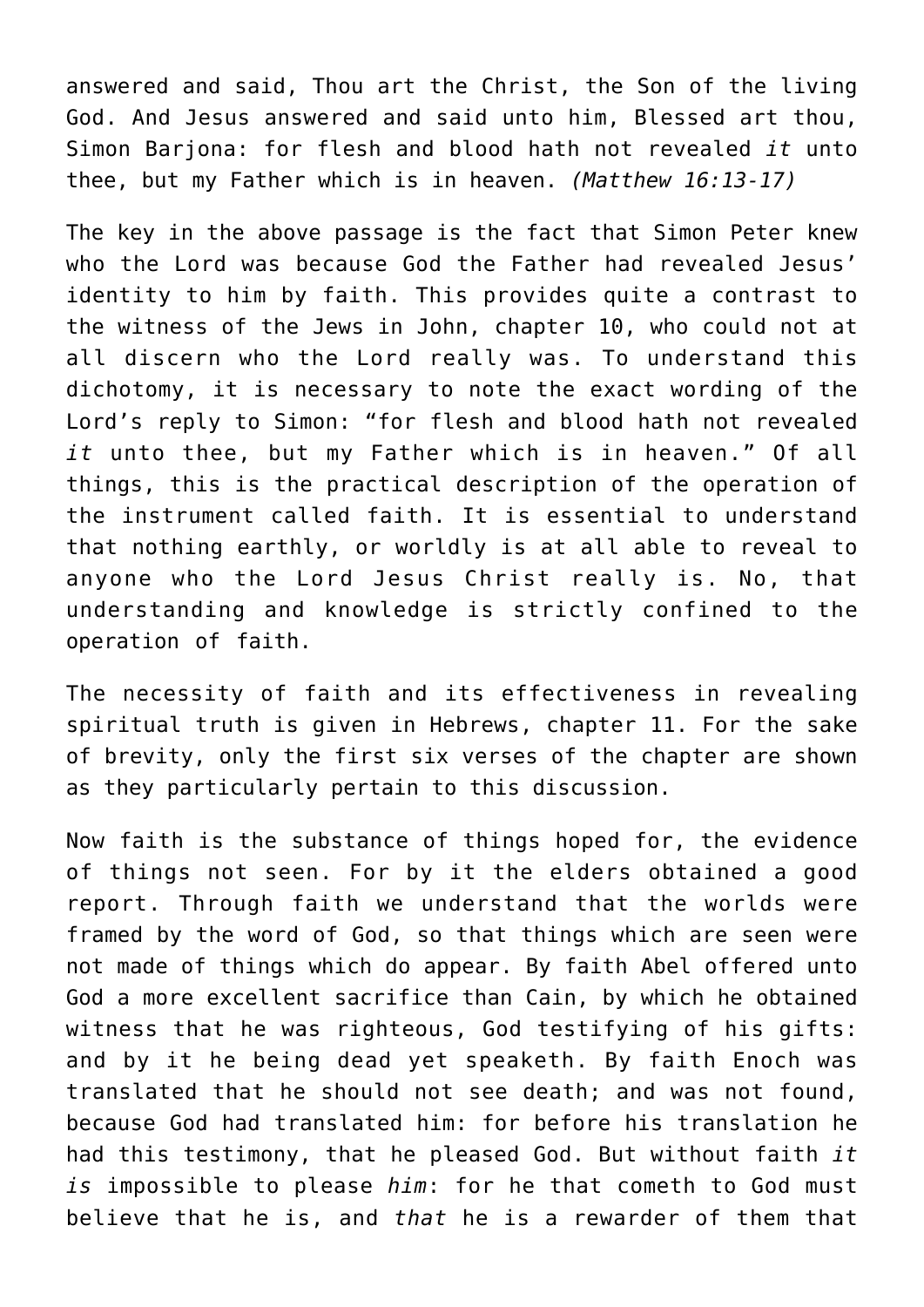#### diligently seek him. *(Hebrews 11:1-6)*

Even though none of us were there, if we use the faith the Lord imparts to us upon the hearing of His word, we will understand and know the truth of how this world, and the surrounding universe were made. Through the instrument and operation of faith, Abel knew that the proper means of honoring the Lord was by offering a blood sacrifice from the flock to show a picture of the sacrifice of the Lord that was to come in the then distant future. Cain, not having faith, offered a sacrifice that pleased him, instead of the Lord. Cain, by earthly reason, offered what he thought would honor the Lord, not discerning the reason for a specific blood sacrifice. Though we are not told much about Enoch, it is clear that faith, and its operation were essential to his ability to please the Lord. Finally, we are warned, if we do not use faith to know and understand the truth that God has put before us in His word, we cannot please Him at all. Rather, without faith and its operation, it is impossible to please God, no matter how good it looks to men.

In the following passage, we find that faith is essential, even for the believer, to discern when the Lord is telling us something through His word, and to know that it is indeed the Lord who is revealing things to us, and putting verses in our mind. After all, Satan knows the Scripture far better than we do, and has no problem using Scripture to deceive us into doing things for him, and to the detriment of the gospel.

And, behold, two of them went that same day to a village called Emmaus, which was from Jerusalem *about* threescore furlongs. And they talked together of all these things which had happened. And it came to pass, that, while they communed *together* and reasoned, Jesus himself drew near, and went with them. But their eyes were holden that they should not know him. *(Luke 24:13-16)*

It is interesting that these two are disciples that walked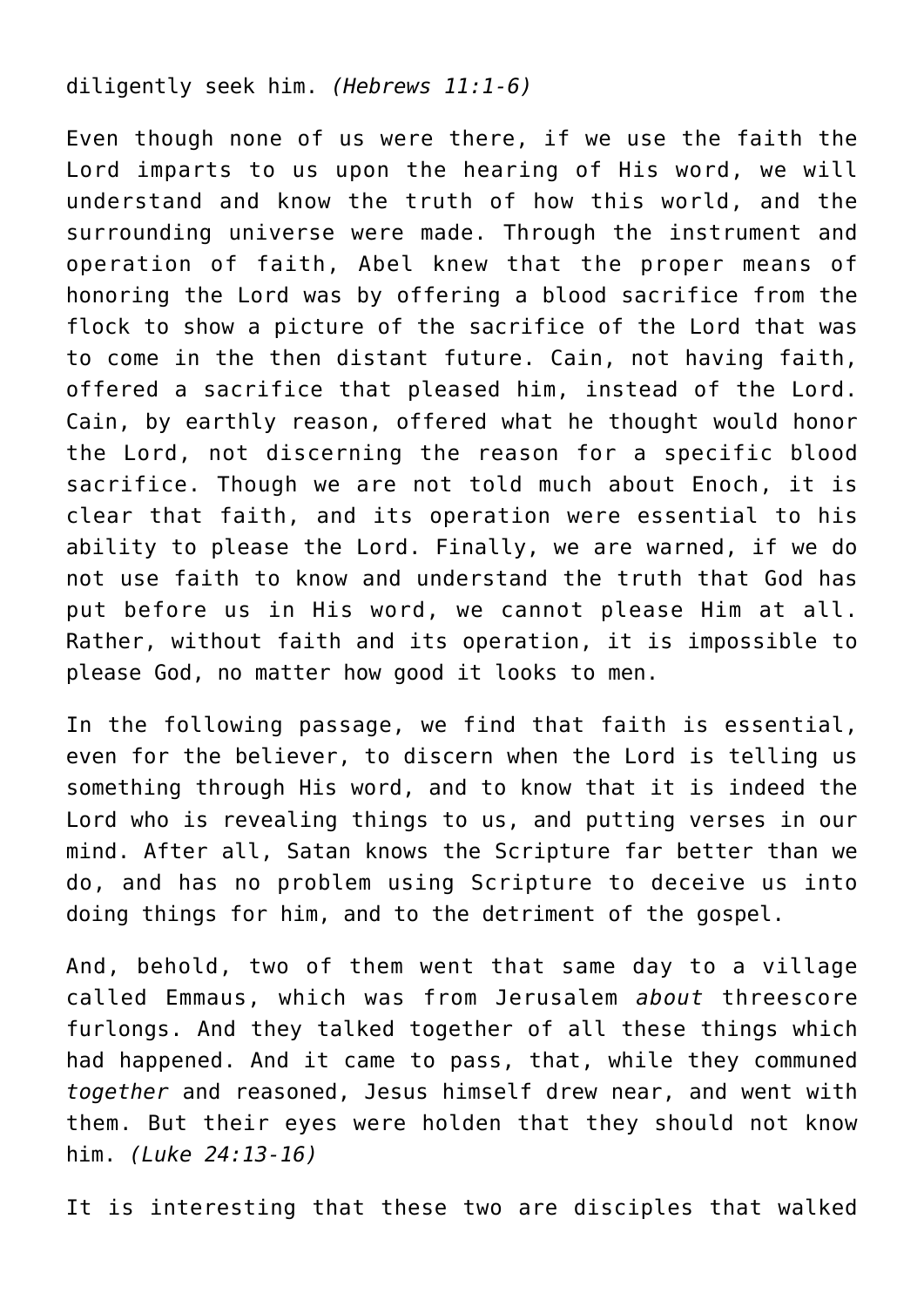with the Lord for quite some time prior to His crucifixion. Now, only three days later, they cannot identify Him when he walks up to them on the road to Emmaus. The Scripture plainly states that their eyes are holden, and they cannot not perceive who He is. Instead, they are somewhat incredulous at the question posed to them by the Lord Jesus about the reason for their dispirited attitude. In the verses following this passage, we are told that The Lord upbraided, or rebuked them for their hardness of heart.

It is this hardness of heart that prevented the Lord's disciples from discerning who He was at that moment. Thus, we can see the Lord is under no obligation to reveal Himself to those who will not believe. More than that however, what is also shown here is that the Lord's appearance was something that was not readily discerned, or remembered. I tend to find it somewhat strange that only three days after the Lord was crucified that His own disciples that walked with Him virtually every day for three years, could not identify Him.

What this tells me is that any depiction of the Lord Jesus Christ, whether drawing, painting, play, or cinema is going to be inaccurate — in the extreme. Moreover, it is not going to help people identify and come to know the Lord Jesus Christ as Lord and Saviour.

Why?

Because of the following testimony of Nathanael.

The day following Jesus would go forth into Galilee, and findeth Philip, and saith unto him, Follow me. Now Philip was of Bethsaida, the city of Andrew and Peter. Philip findeth Nathanael, and saith unto him, We have found him, of whom Moses in the law, and the prophets, did write, Jesus of Nazareth, the son of Joseph. And Nathanael said unto him, Can there any good thing come out of Nazareth? Philip saith unto him, Come and see. Jesus saw Nathanael coming to him, and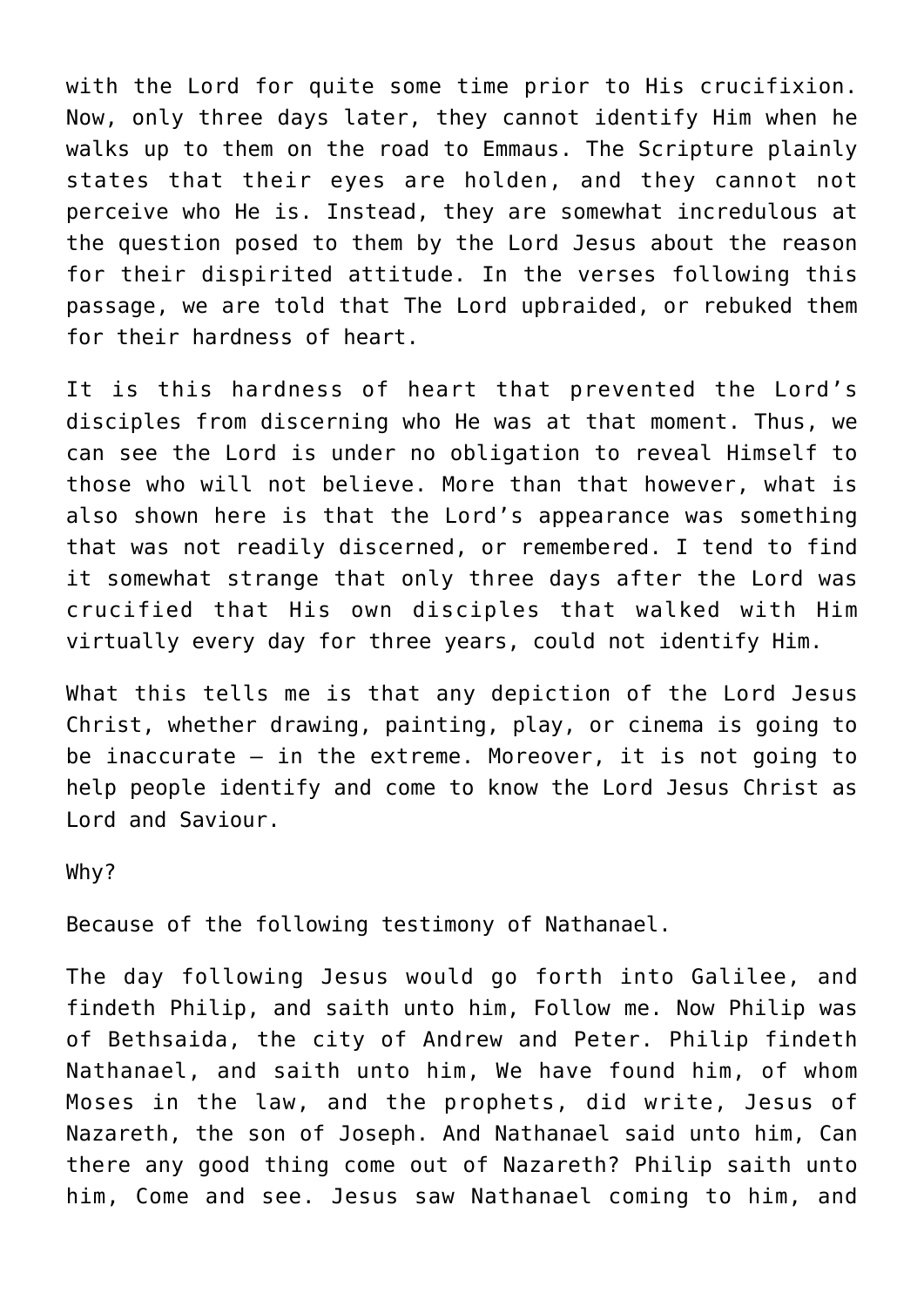saith of him, Behold an Israelite indeed, in whom is no guile! Nathanael saith unto him, Whence knowest thou me? Jesus answered and said unto him, Before that Philip called thee, when thou wast under the fig tree, I saw thee. Nathanael answered and saith unto him, Rabbi, thou art the Son of God; thou art the King of Israel. *(John 1:43-49)*

We must ask the question: How did Nathanael know it was the Lord Jesus Christ, the Son of God? The answer is simple, and has nothing to do with appearance or emotion. Rather, it has everything to do with the instrument of faith. Nathanael discerned the identity of the Lord Jesus by the instrument and operation of faith.

It is faith that will reveal the person of the Lord Jesus Christ — from the Scriptures. What Abraham told the rich man in hell is vital to understanding why so many "revivals" and evangelistic efforts based upon emotional appeal never work, nor do they seem to produce any long-lasting effects.

Then he said, I pray thee therefore, father, that thou wouldest send him to my father's house: For I have five brethren; that he may testify unto them, lest they also come into this place of torment. Abraham saith unto him, They have Moses and the prophets; let them hear them. And he said, Nay, father Abraham: but if one went unto them from the dead, they will repent. And he said unto him, If they hear not Moses and the prophets, neither will they be persuaded, though one rose from the dead. *(Luke 16:27-31)*

The rich man's logic is typical of what most everyone thinks that a powerful emotional experience will shake up his brothers and they will repent and believe. However, the disapproval of that method by God (and thus Abraham) is readily apparent. Abraham's reply is critical to those wishing to "shake someone up" and thus "get them to believe" the gospel — it won't work. God may use certain events that He has brought about in a person's life to move them to hear the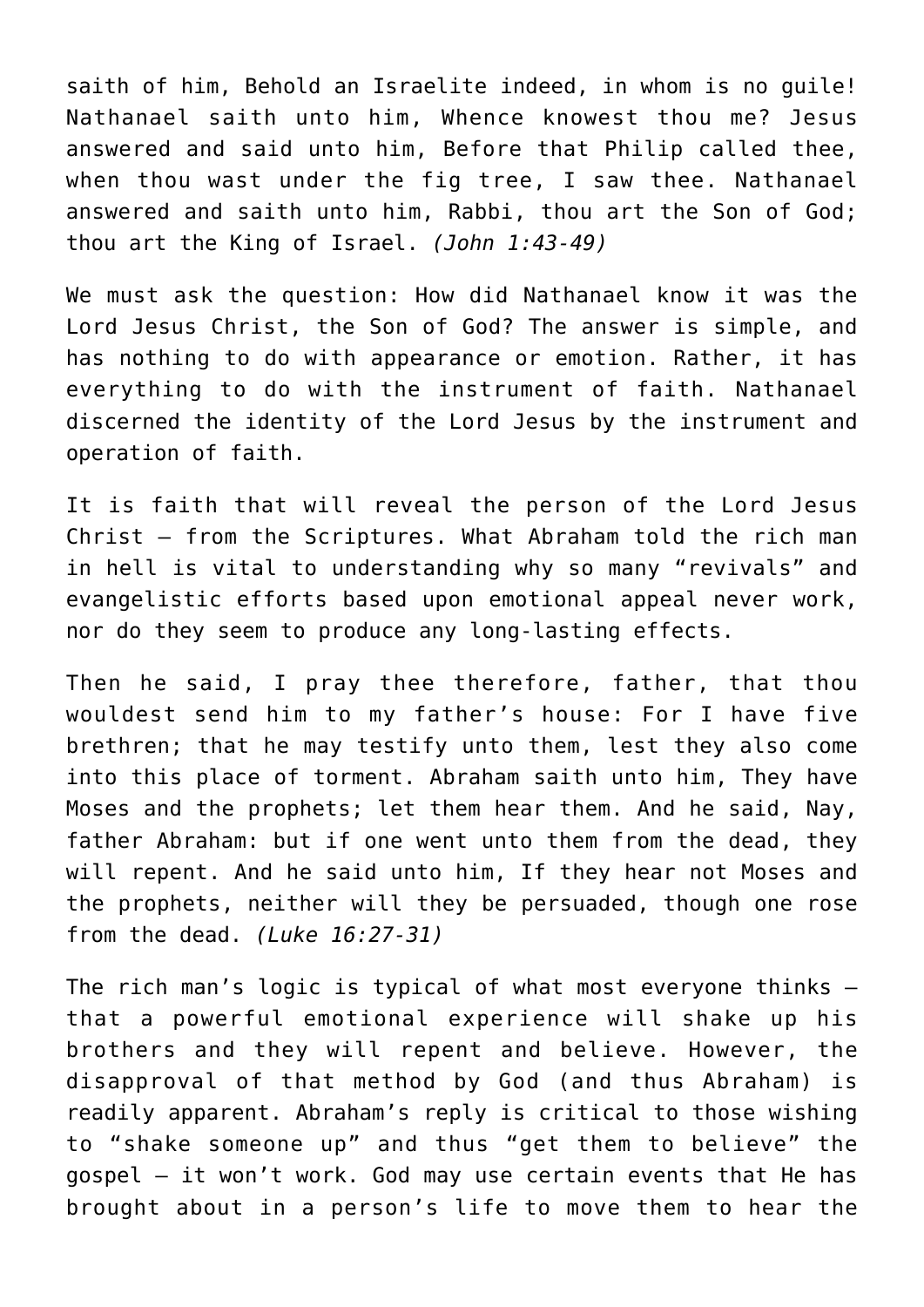gospel. However, for us to manufacture emotional events to attempt to achieve a certain state in a person so that they will listen, is not given to us by the Lord. Only the Lord knows what will properly move a person towards Him, and what will not. We do not.

What the children of God are given to do is preach the word, live godly and holy in this present wicked world, and be obedient to the Lord. That is all. The Lord's children are ambassadors, not actors. It is the Lord that will use His word that we preach to move the hearts of people. As He has plainly stated in the Old Testament:

For my thoughts *are* not your thoughts, neither *are* your ways my ways, saith the LORD. For *as* the heavens are higher than the earth, so are my ways higher than your ways, and my thoughts than your thoughts. For as the rain cometh down, and the snow from heaven, and returneth not thither, but watereth the earth, and maketh it bring forth and bud, that it may give seed to the sower, and bread to the eater: So shall my word be that goeth forth out of my mouth: it shall not return unto me void, but it shall accomplish that which I please, and it shall prosper *in the thing* whereto I sent it. *(Isaiah 55:8-11)*

Thus, the power is in the word, not us. The only thing we can do is hinder the person from hearing the word if we do not present a right and proper witness. It is imperative that we remember that Moses and many (if not all) the prophets were long dead when Abraham told the rich man "They have Moses and the prophets; let them hear them."

There is a final thought from the word of God before addressing how doctrine is built, and the witness of three godly men; it is centered on the fifth question at the beginning of this (now lengthy) article: Is Jesus Christ Almighty God?

If He is, is it permissible to make any image at all of Him,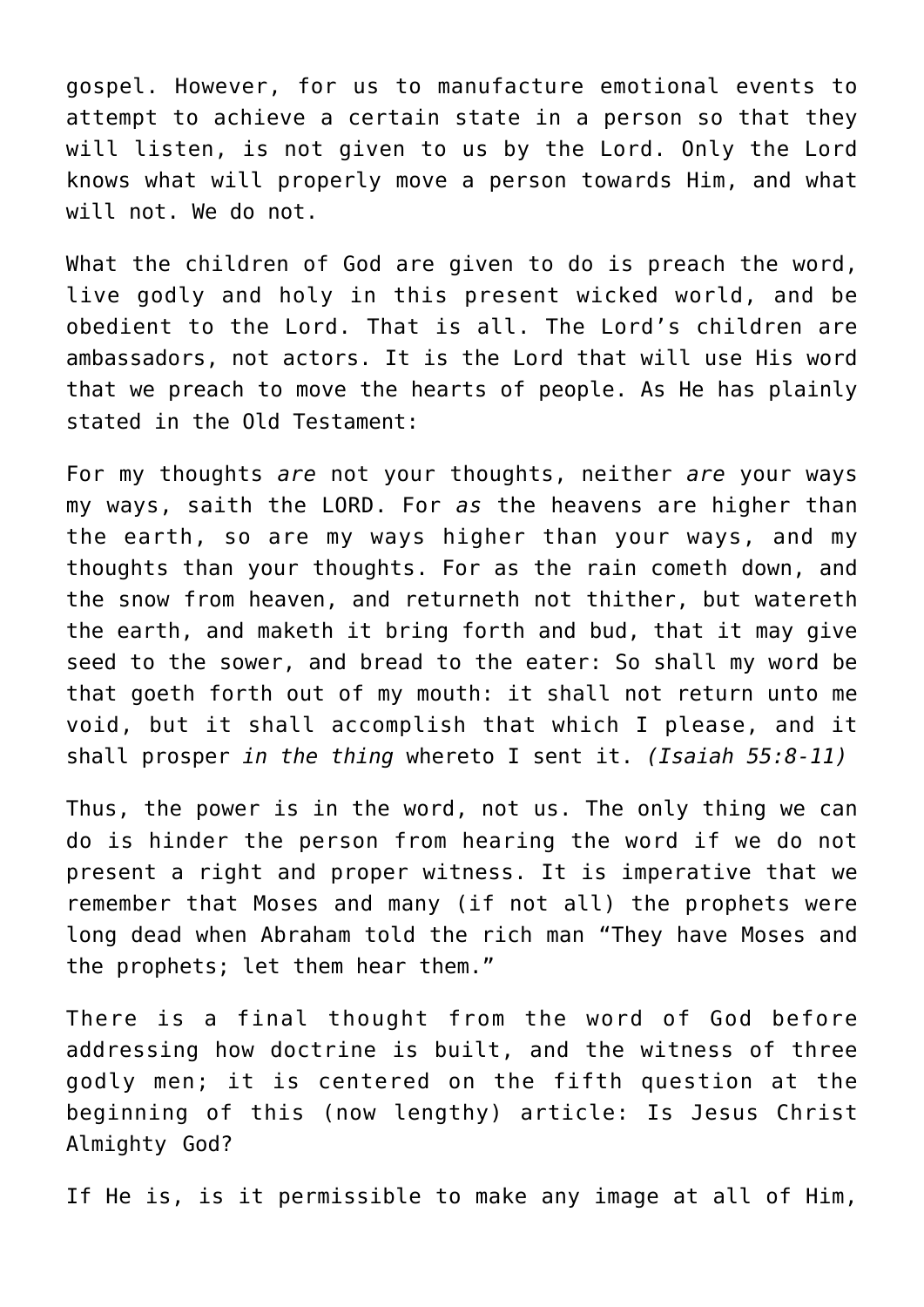even when He has taken the form of man? After all, His earthly ministry of being born in the flesh was not the first time He had appeared to men, in the form of a man. Yet, nowhere in Scripture do I find any detailed description, or depiction of His appearance that would enable anyone to make any model, painting, drawing, or any other depiction of Him that would be at all accurate. Why not?

Perhaps the following passage explains and sums up the reason why.

And God spake all these words, saying, I *am* the LORD thy God, which have brought thee out of the land of Egypt, out of the house of bondage. Thou shalt have no other gods before me. Thou shalt not make unto thee any graven image, or any likeness *of any thing* that *is* in heaven above, or that *is* in the earth beneath, or that *is* in the water under the earth: Thou shalt not bow down thyself to them, nor serve them: for I the LORD thy God *am* a jealous God, visiting the iniquity of the fathers upon the children unto the third and fourth *generation* of them that hate me; *(Exodus 20:1-5)*

Wherefore, my dearly beloved, flee from idolatry. *(I Corinthians 10:14)*

## **Building Doctrine**

And this is the will of him that sent me, that every one which seeth the Son, and believeth on him, may have everlasting life: and I will raise him up at the last day. *(John 6:40)*

The above passage from the mouth of the Lord Himself is very express, "every one which seeth the Son, and believeth on him, may have everlasting life:" Thus, it is clear that the early church erred in not making drawings and paintings of the Lord Jesus so that everyone would see "him" and believe.

Really?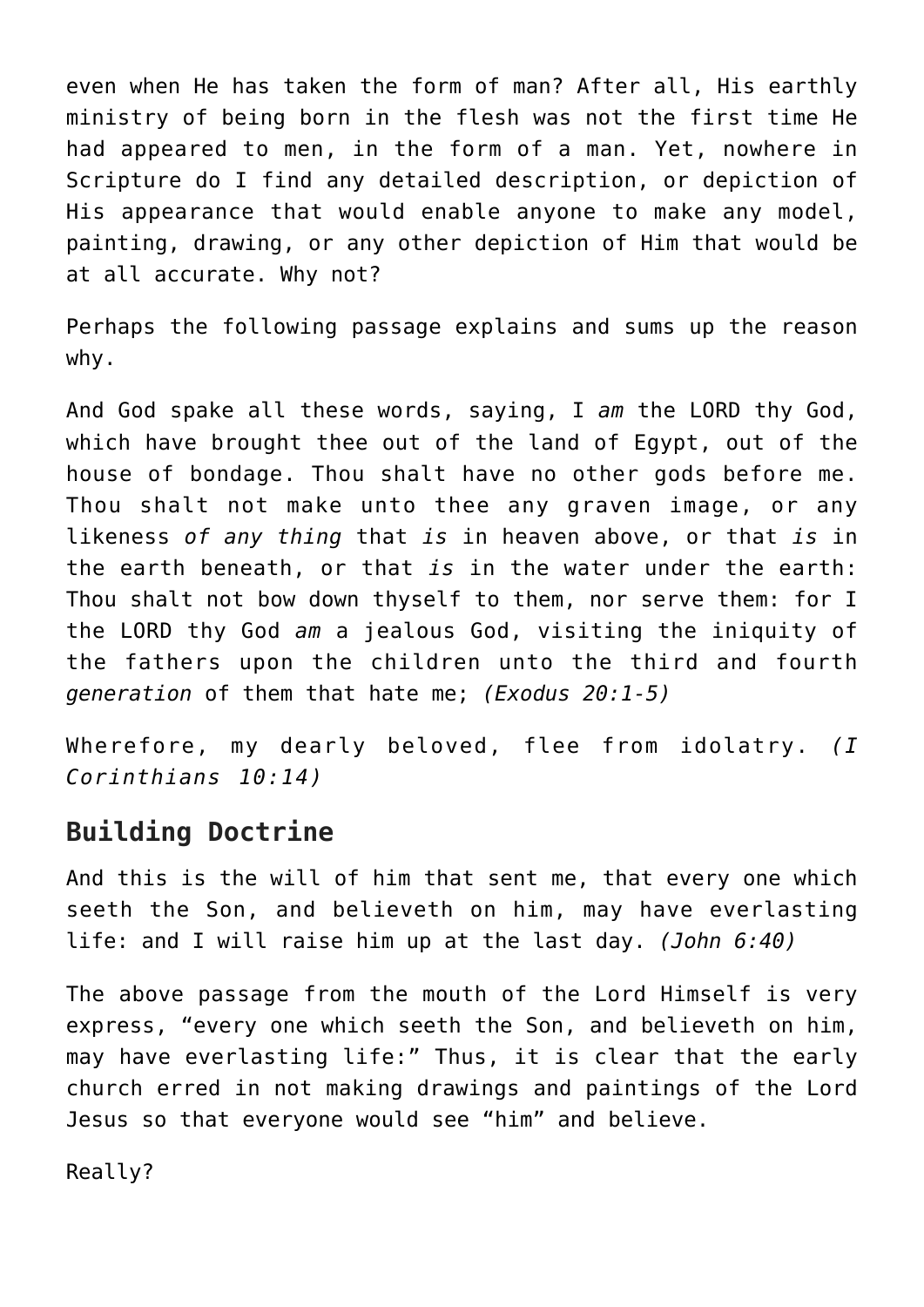No, not really. One can, and the Catholics do, misinterpret passages such as this (as in the case of foot-washing) to build doctrines that are not at all pleasing to God. In fact, much of the doctrine that exists in "Christianity" today, does not please God. Why? Because it is built upon some other foundation that was not laid through the operation of faith. The operation of faith confirms what is written in the word of God, and for those things that are not express, faith will reveal the Scriptural principles that direct us in the way we should go. Faith tells us that the Lord will not ever violate His word.

Thus, we can see that the passage of verse 40 is not literally, physically telling us that someone must "see" the Lord Jesus Christ, or His image (Does the Scripture really give us His description?) So they can be saved. No, far too many passages reveal that looking directly at the Lord Jesus in the flesh was not, and is not a guarantee that anyone would know who He is. This is also plainly illustrated in the same incident as verse 40.

The Jews then murmured at him, because he said, I am the bread which came down from heaven. And they said, Is not this Jesus, the son of Joseph, whose father and mother we know? how is it then that he saith, I came down from heaven? *(John 6:41-42)*

Even though the Jews knew the history of Jesus and had seen the miracles done by Him, they could not discern who He really is. Thus, the crux of the whole issue of building doctrine comes down to this:

*The reason why the disciples of the Lord Jesus Christ did not, and would not make any images of Him, or use anything to represent Him in any way — despite the fact that the Lord made the statement He did in verse 40, is because it would not guarantee that anyone would come to know Him personally. Instead, it would lead only to idolatry.*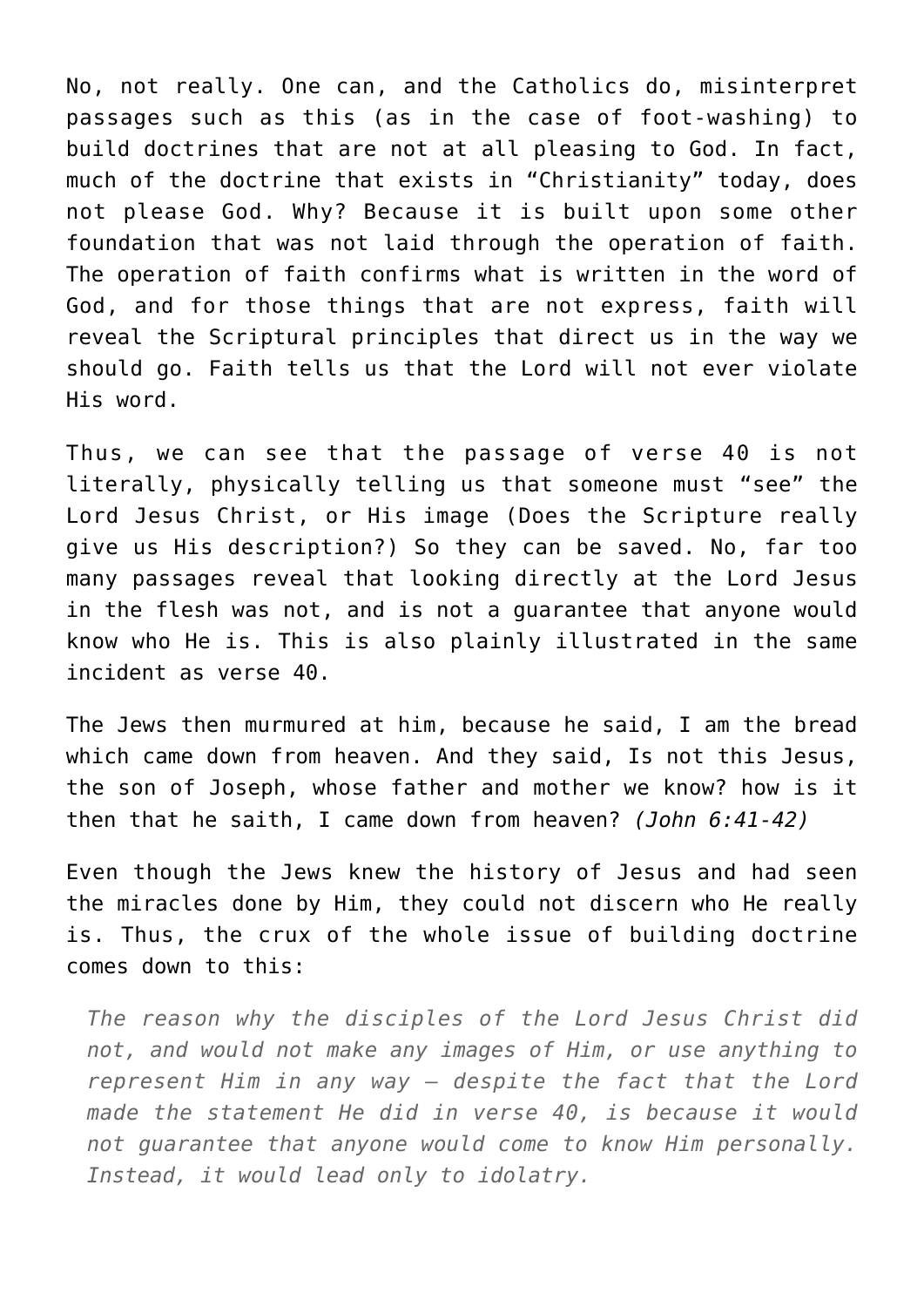# **Abraham's Example**

And the LORD appeared unto him in the plains of Mamre: and he sat in the tent door in the heat of the day; And he lift up his eyes and looked, and, lo, three men stood by him: and when he saw *them*, he ran to meet them from the tent door, and bowed himself toward the ground, And said, My Lord, if now I have found favour in thy sight, pass not away, I pray thee, from thy servant: Let a little water, I pray you, be fetched, and wash your feet, and rest yourselves under the tree: And I will fetch a morsel of bread, and comfort ye your hearts; after that ye shall pass on: for therefore are ye come to your servant. And they said, So do, as thou hast said. *(Genesis 18:1-5)*

It is noteworthy that Abraham never described the physical appearance of the Lord to his son Isaac. Neither did the Lord find it prudent to have Moses put any description of Himself in the first five books of the Scripture.

### **Isaiah's Example**

In the year that king Uzziah died I saw also the Lord sitting upon a throne, high and lifted up, and his train filled the temple. *(Isaiah 6:1)*

Neither did Isaiah ever describe the physical appearance of the Lord, though he undoubtedly saw Him.

### **John's Example**

I was in the Spirit on the Lord's day, and heard behind me a great voice, as of a trumpet, Saying, I am Alpha and Omega, the first and the last: and, What thou seest, write in a book, and send *it* unto the seven churches which are in Asia; unto Ephesus, and unto Smyrna, and unto Pergamos, and unto Thyatira, and unto Sardis, and unto Philadelphia, and unto Laodicea. And I turned to see the voice that spake with me. And being turned, I saw seven golden candlesticks; And in the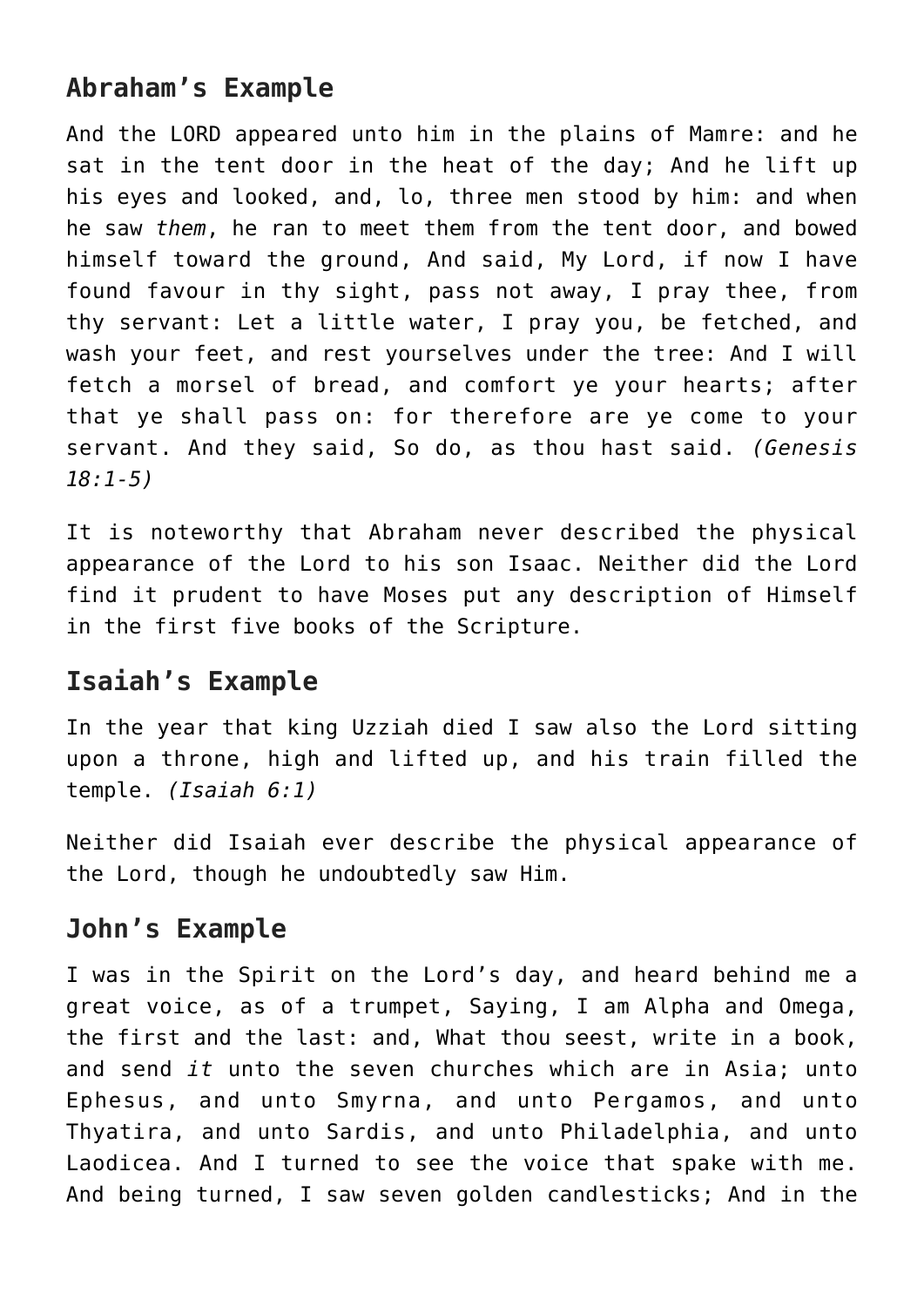midst of the seven candlesticks *one* like unto the Son of man, clothed with a garment down to the foot, and girt about the paps with a golden girdle. His head and *his* hairs *were* white like wool, as white as snow; and his eyes *were* as a flame of fire; And his feet like unto fine brass, as if they burned in a furnace; and his voice as the sound of many waters. And he had in his right hand seven stars: and out of his mouth went a sharp twoedged sword: and his countenance *was* as the sun shineth in his strength. And when I saw him, I fell at his feet as dead. And he laid his right hand upon me, saying unto me, Fear not; I am the first and the last: I *am* he that liveth, and was dead; and, behold, I am alive for evermore, Amen; and have the keys of hell and of death. *(Revelation 1:10-18)*

Again, John, the disciple whom Jesus loved, gives no description of the physical features of the Lord. Rather, he does describe the glory of the Lord and His humility — both of which can be spiritually discerned.

## **Satan's Deception**

This is what I fear: That in this late hour many are being deceived and led astray by emotion. Television and movies (in fact all visual stimulation) can be emotionally powerful. The individual that stated "A picture is worth a thousand words." never quite told the whole story. Indeed, if the picture is distorted, the story it will convey will be distorted as well. I am very familiar with the use of propaganda and the fact that photojournalists are frequently used by one side or the other to create emotional upheaval and sway persons to support one side or the other in a conflict. Why? Because pictures have the power to stimulate the emotions, and can be used to selectively illustrate a wrong. It is easy to isolate a subject and remove it from the proper context with photography. The same applies to cinema.

In the context of the above discussion, I would like to pose a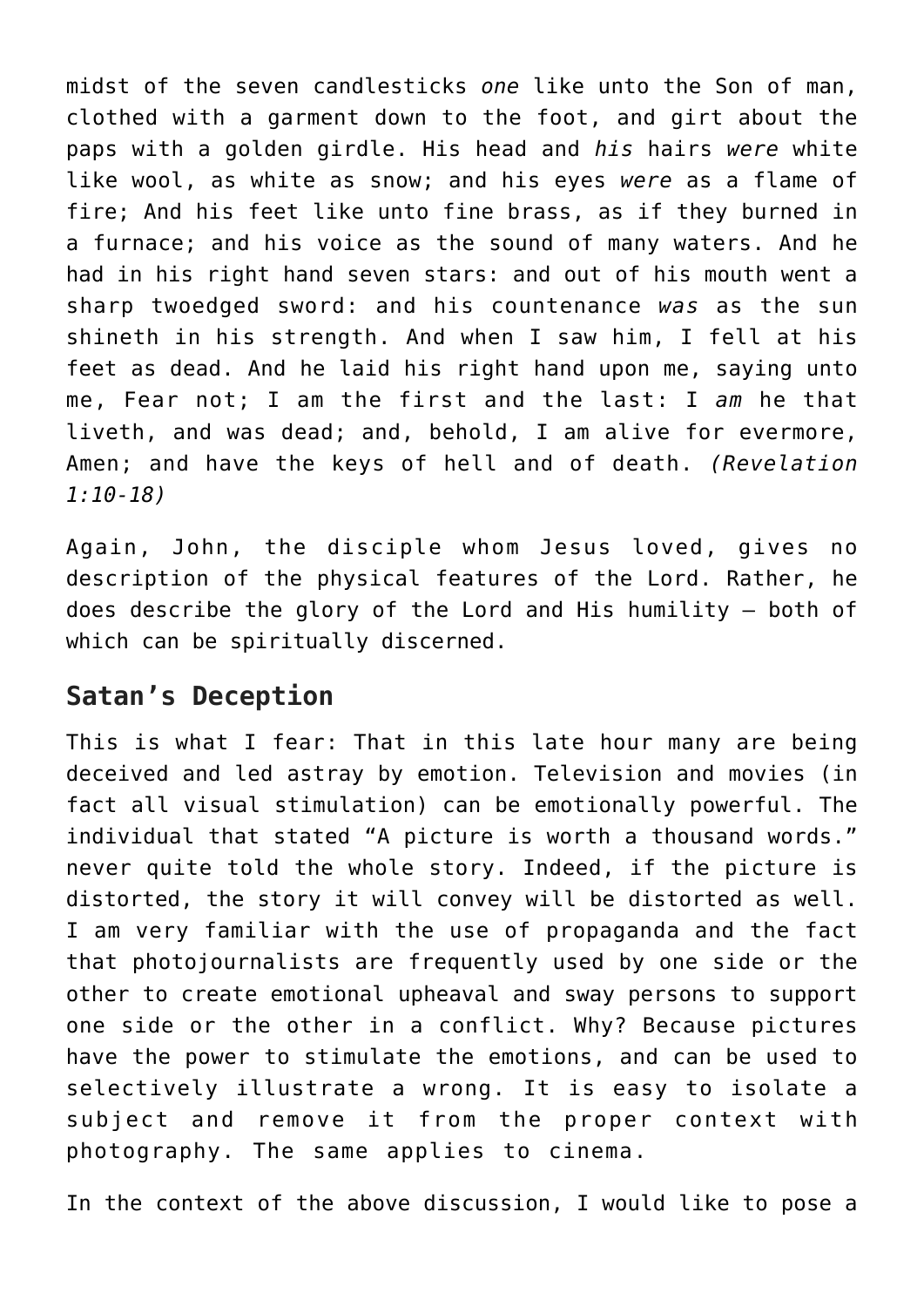#### question for consideration:

*Outside of the fact that Jesus is God (and thus depicting Him is questionable), what Jesus is Mel Gibson depicting in this movie?*

The reason I pose this question is due to the following passage of Scripture:

Would to God ye could bear with me a little in *my* folly: and indeed bear with me. For I am jealous over you with godly jealousy: for I have espoused you to one husband, that I may present *you as* a chaste virgin to Christ. But I fear, lest by any means, as the serpent beguiled Eve through his subtilty, so your minds should be corrupted from the simplicity that is in Christ. For if he that cometh preacheth another Jesus, whom we have not preached, or *if* ye receive another spirit, which ye have not received, or another gospel, which ye have not accepted, ye might well bear with *him. (II Corinthians 11:1-4)*

Why was the apostle Paul so concerned? In the following passage from the same chapter, he clarifies:

But what I do, that I will do, that I may cut off occasion from them which desire occasion; that wherein they glory, they may be found even as we. For such *are* false apostles, deceitful workers, transforming themselves into the apostles of Christ. And no marvel; for Satan himself is transformed into an angel of light. Therefore *it is* no great thing if his ministers also be transformed as the ministers of righteousness; whose end shall be according to their works. *(II Corinthians 11:12-15)*

We must remember that Satan is all too willing to imitate the Lord for the express purpose of leading people away from salvation. The most effective means of doing that is to get them to believe in a false Jesus — one that only enables you to do the "good works" necessary to get to heaven. Instead of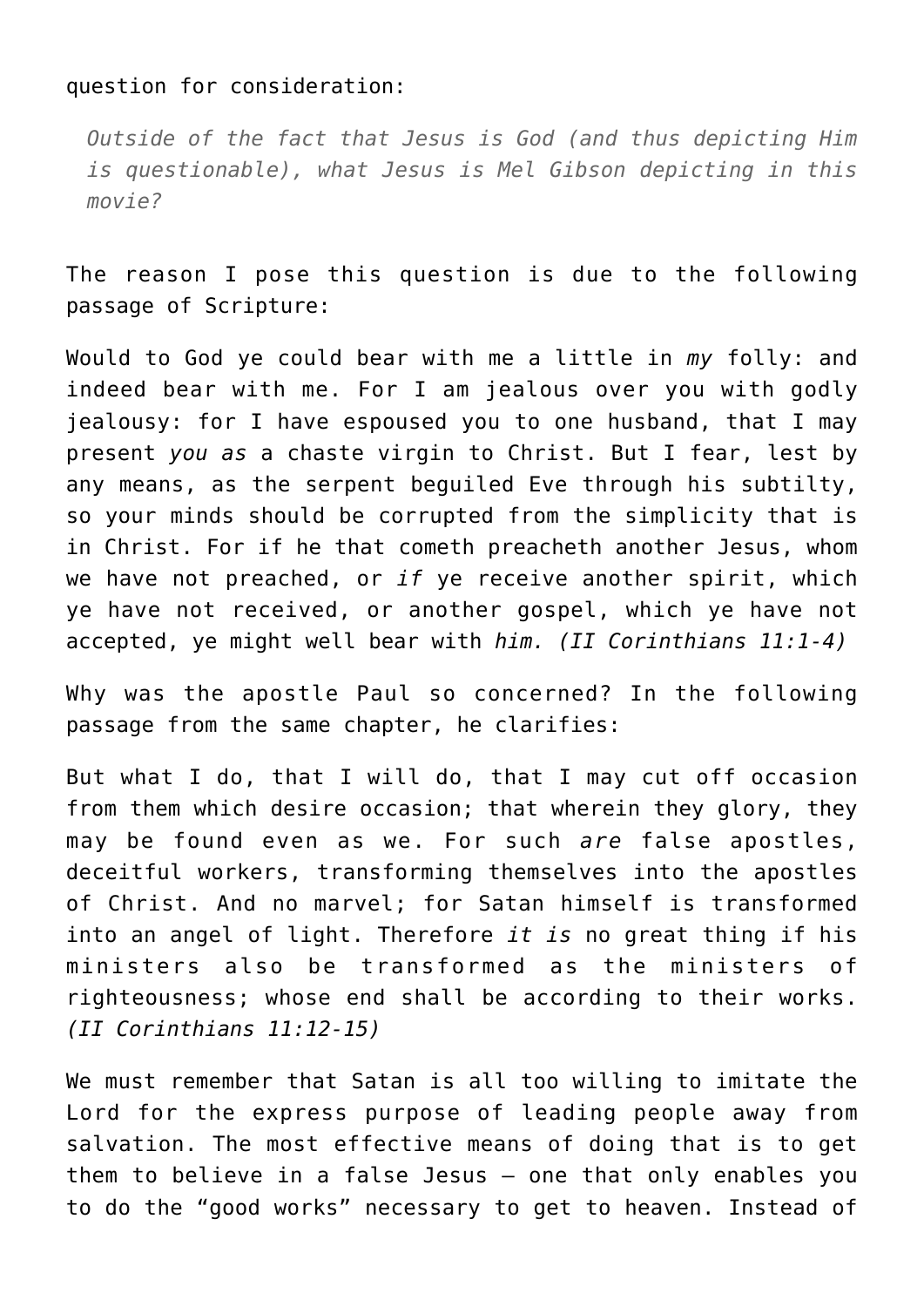preaching the true Jesus that totally paid the price for our sin on the cross. When the Lord Jesus stated "It is finished." and gave up the ghost, that meant that I did not need to do any works at all for salvation (not that I could anyway) (By the way, did Mel leave that line in the movie? Did anyone even notice in the emotion of the moment?).

For those who are believers, it is essential to remember that Satan has counterfeited virtually everything about the Lord's work — including redefining faith to make it a work only. As believers we should also remember that Satan knows the Scripture far better than we do. (After all, he attempted to use the Lord's own words against Him.)

## **The Lord's Commandments**

As a child of the Lord, I am aware that the Lord has instructed me that if I love Him, I am to keep His commandments (John 14:15, 21) and he will manifest Himself to me. One of His commandments is found in II Corinthians concerning unclean things. In understanding this particular commandment, I looked up the word "clean" so I would know what "unclean" was (after all, if something is not clean, it must be unclean). What I found is that "unclean" meant that something is impure, tainted, unclear, or sullied. In other words, we could say that an unclear, or distorted gospel is unclean. Even more so, a deliberately distorted gospel is unclean.

In the Scripture, it is very express what the gospel is. Thus anything that does not adhere strictly to the Scripture's description of the gospel is an unclean gospel, an thus an unclean thing. It is very cut and dried, so to speak.

Be ye not unequally yoked together with unbelievers: for what fellowship hath righteousness with unrighteousness? and what communion hath light with darkness? And what concord hath Christ with Belial? or what part hath he that believeth with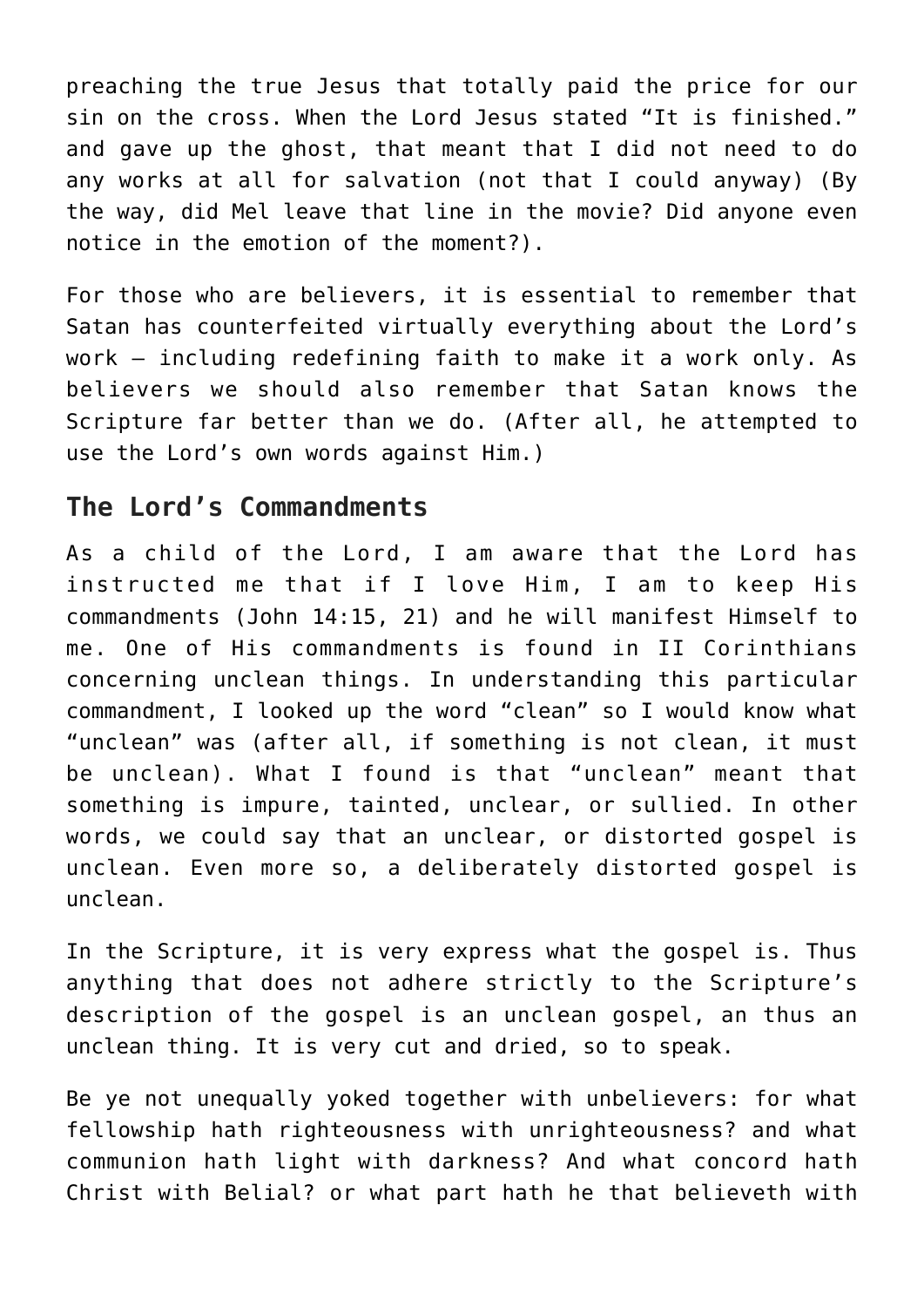an infidel? And what agreement hath the temple of God with idols? for ye are the temple of the living God; as God hath said, I will dwell in them, and walk in *them*; and I will be their God, and they shall be my people. Wherefore come out from among them, and be ye separate, saith the Lord, and touch not the unclean *thing*; and I will receive you, And will be a Father unto you, and ye shall be my sons and daughters, saith the Lord Almighty. *(II Corinthians 6:14-18)*

Now, what is touching? If we sit and absorb a message into our minds, that is certainly more than touching, isn't it? How then, can the Lord be pleased with me if I disobey His direct commandment? Do you think the Lord should bless anyone for their disobedience?

# **Conclusion**

For me the Scripture is quite express and clear concerning the Lord Jesus Christ. I know who He is by faith. I knew who He is the night I was saved by Him and His work on the cross. How did I know? By the instrument and operation of faith. I know of His sufferings by faith, and I do not need a movie to "make it real" to me. I know that in the Scripture I am told that to walk by faith and not by sight, as it is written: "(For we walk by faith, not by sight:)" *(II Corinthians 5:7)*

I also know that I am to flee idolatry, not tolerate it. I am told by implication that I will not be strong enough to withstand the temptation of idolatry; that is why I must flee it, as it is again written: "Wherefore, my dearly beloved, flee from idolatry." *(I Corinthians 10:14)*

Finally, I am told not to glory in anything save the knowledge of the Lord. I am to be humble, and not proud of the knowledge and understanding of His word that He has given me, as it is also written:

Thus saith the LORD, Let not the wise *man* glory in his wisdom, neither let the mighty *man* glory in his might, let not the